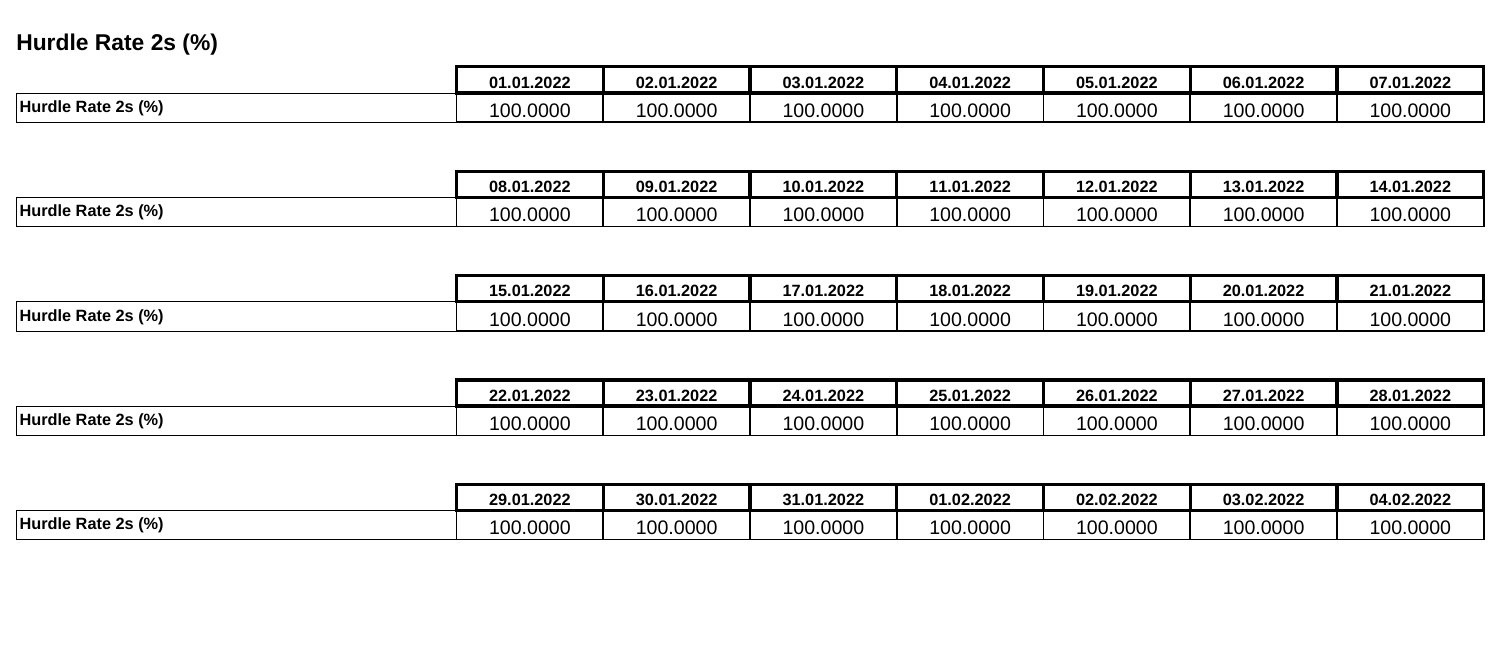|                    | 05.02.2022 | 06.02.2022 | 07.02.2022 | 08.02.2022 | 09.02.2022 | 10.02.2022 | 11.02.2022            |
|--------------------|------------|------------|------------|------------|------------|------------|-----------------------|
| Hurdle Rate 2s (%) | 100.0000   | 100.0000   | 100.0000   | 100.0000   | 100.0000   | 100.0000   | $\sqrt{2}$<br>00.0000 |

|                    | 12.02.2022 | 13.02.2022                | 14.02.2022            | 15.02.2022 | 16.02.2022 | 17.02.2022 | 18.02.2022 |
|--------------------|------------|---------------------------|-----------------------|------------|------------|------------|------------|
| Hurdle Rate 2s (%) | 100.0000   | 00.0000<br>$\overline{a}$ | 00.0000<br>$A \cap C$ | 100.0000   | 100.0000   | 100.0000   | 100.0000   |

|                    | 19.02.2022 | 20.02.2022 | 21.02.2022   | 22.02.2022 | 23.02.2022 | 24.02.2022 | 25.02.2022 |
|--------------------|------------|------------|--------------|------------|------------|------------|------------|
| Hurdle Rate 2s (%) | 00.0000    | 100.0000   | 00.0000<br>. | 100.0000   | 100.0000   | 100.0000   | 100.0000   |

|                    | 26.02.2022            | 27.02.2022 | 28.02.2022 | 01.03.2022        | 02.03.2022 | 03.03.2022 | 04.03.2022 |
|--------------------|-----------------------|------------|------------|-------------------|------------|------------|------------|
| Hurdle Rate 2s (%) | 00.0000<br>$\sqrt{2}$ | 100.0000   | 100.0000   | 00.0000<br>$\sim$ | 100.0000   | 100.0000   | 100.0000   |

|                    | 05.03.2022 | 06.03.2022 | 07.03.2022 | 08.03.2022 | 09.03.2022 | 10.03.2022 | 11.03.2022            |
|--------------------|------------|------------|------------|------------|------------|------------|-----------------------|
| Hurdle Rate 2s (%) | 100.0000   | 100.0000   | 100.0000   | 100.0000   | 100.0000   | 00.0000    | $\sqrt{2}$<br>00.0000 |

|                    | 12.03.2022   | 13.03.2022 | 14.03.2022 | 15.03.2022 | 16.03.2022 | 17.03.2022     | 18.03.2022        |
|--------------------|--------------|------------|------------|------------|------------|----------------|-------------------|
| Hurdle Rate 2s (%) | 00.0000<br>. | 100.0000   | 100.0000   | 100.0000   | 100.0000   | 00.0000<br>100 | 00.0000<br>$\sim$ |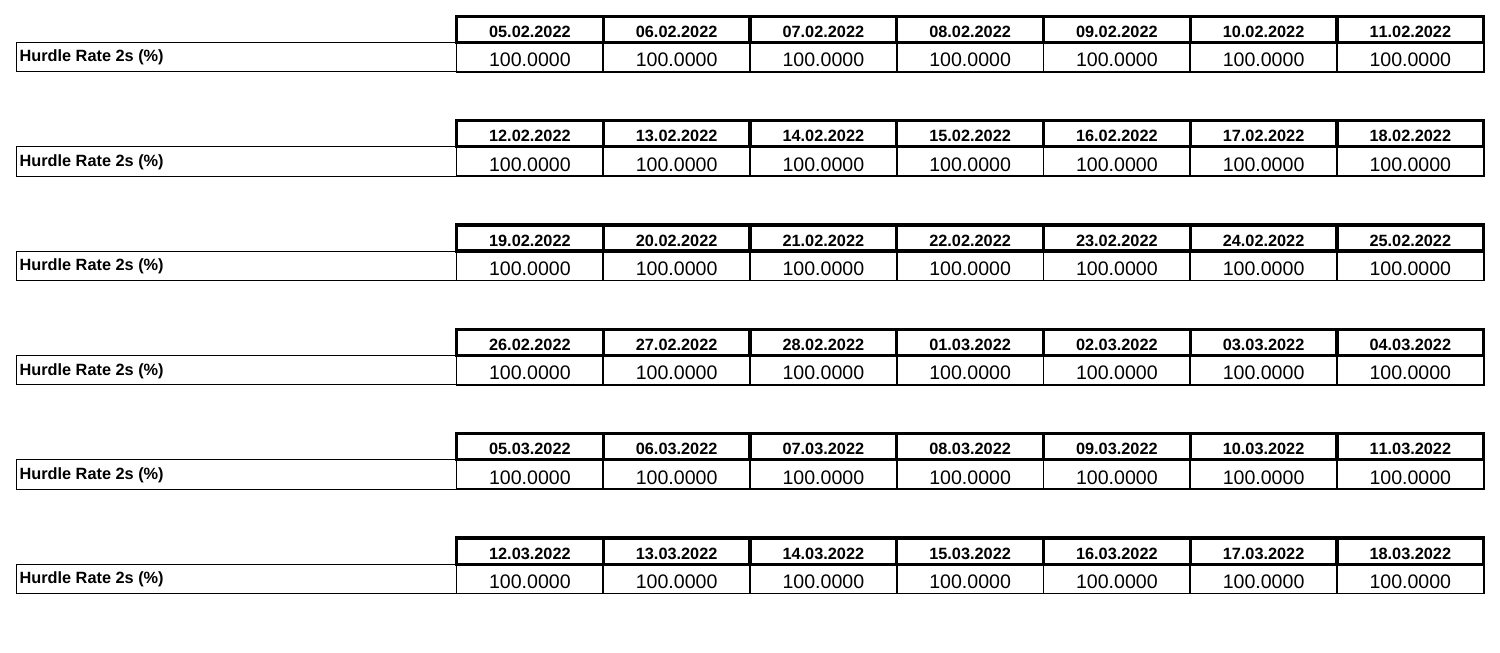|                    | 19.03.2022 | 20.03.2022        | 21.03.2022<br>ົ | 22.03.2022 | 23.03.2022 | 24.03.2022 | 25.03.2022 |
|--------------------|------------|-------------------|-----------------|------------|------------|------------|------------|
| Hurdle Rate 2s (%) | 100.0000   | 00.0000<br>$\sim$ | 100.0000        | 100.0000   | 100.0000   | 100.0000   | 100.0000   |

|                    | 26.03.2022                | 27.03.2022                | 28.03.2022             | 29.03.2022 | 30.03.2022 | 31.03.2022 |
|--------------------|---------------------------|---------------------------|------------------------|------------|------------|------------|
| Hurdle Rate 2s (%) | 00.0000<br>$\overline{a}$ | $\overline{A}$<br>00.0000 | 100.0000<br>$\sqrt{2}$ | 100.0000   | 100.0000   | 100.0000   |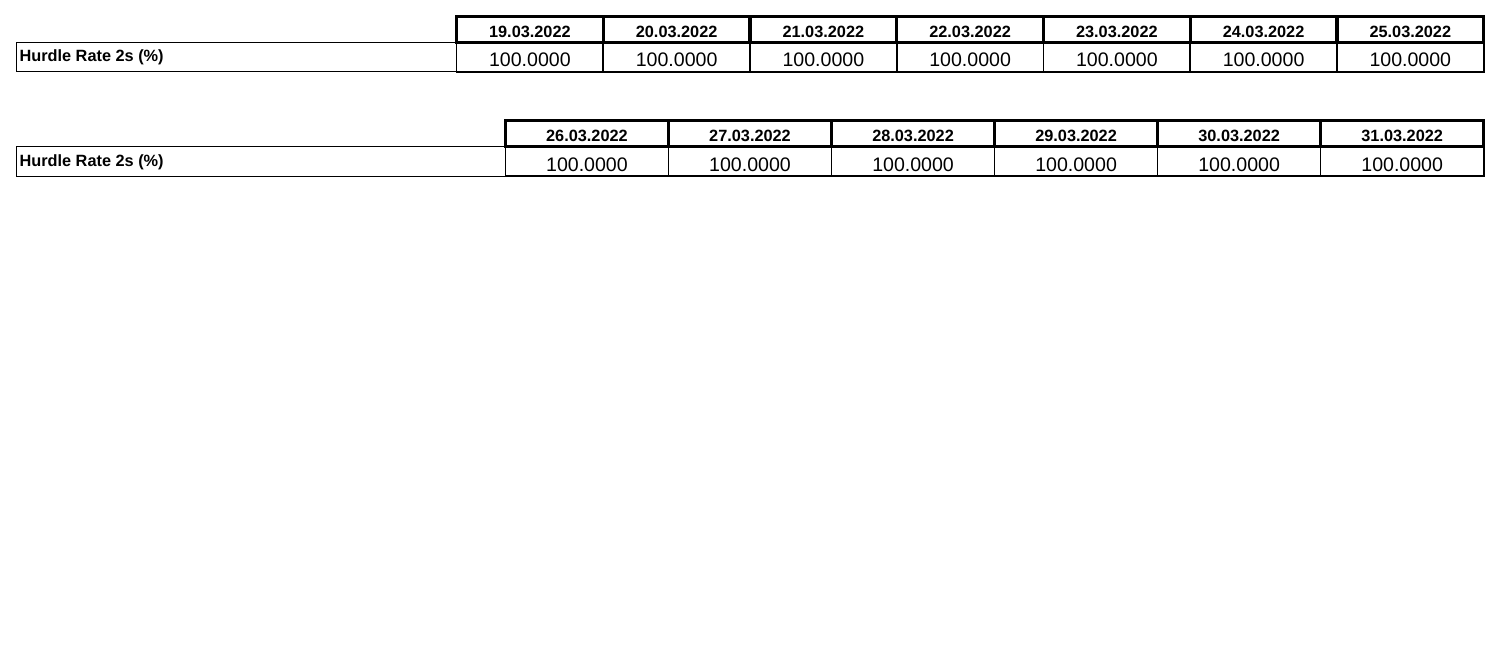# **Account Information Services (AIS)**

Find here the performance KPIs for the Account Information Services (AIS) API endpoints as daily average response times in milliseconds.

|                                           | 01.01.2022 | 02.01.2022           | 03.01.2022 | 04.01.2022 | 05.01.2022      | 06.01.2022 | 07.01.2022 |
|-------------------------------------------|------------|----------------------|------------|------------|-----------------|------------|------------|
| <b>Account Information Services (AIS)</b> | 0.ບ        | $\sim$ $\sim$<br>v.v | v.v        | 0.0        | 0.0             | v.v        | v.v        |
|                                           | v.u        | ົ<br>v.v             | v.v        | 0.0        | 0. <sub>C</sub> | v.v        | v.v        |

|                                           | 08.01.2022 | 09.01.2022 | 10.01.2022 | 11.01.2022      | 12.01.2022 | 13.01.2022 | 14.01.2022 |
|-------------------------------------------|------------|------------|------------|-----------------|------------|------------|------------|
| <b>Account Information Services (AIS)</b> | v.u        | v.v        | 0.0        | 0.0             | ∪.∪        | 0.0        | v.u        |
|                                           | v.u        | v.v        | 0.0        | 0. <sub>C</sub> | v.v        | 0.0        | v.u        |

|                                           | 15.01.2022 | 16.01.2022 | 17.01.2022 | 18.01.2022 | 19.01.2022 | 20.01.2022 | 21.01.2022 |
|-------------------------------------------|------------|------------|------------|------------|------------|------------|------------|
| <b>Account Information Services (AIS)</b> | v.u        | 0.0        | J.L        | v.v        | 0.C        | v.u        | v.J        |
|                                           | v.u        | 0.0        | v.u        | v.v        | 0.C        | v.u        | v.v        |

|                                           | 22.01.2022 | 23.01.2022 | 24.01.2022 | 25.01.2022 | 26.01.2022 | 27.01.2022 | 28.01.2022 |
|-------------------------------------------|------------|------------|------------|------------|------------|------------|------------|
| <b>Account Information Services (AIS)</b> | 0.0        | v.u        | v.v        | 0.0        | 0.0        | 0.0        | 0.0        |
|                                           | 0.0        | v.u        | v.v        | 0.0        | 0.0        | 0.0        | 0.0        |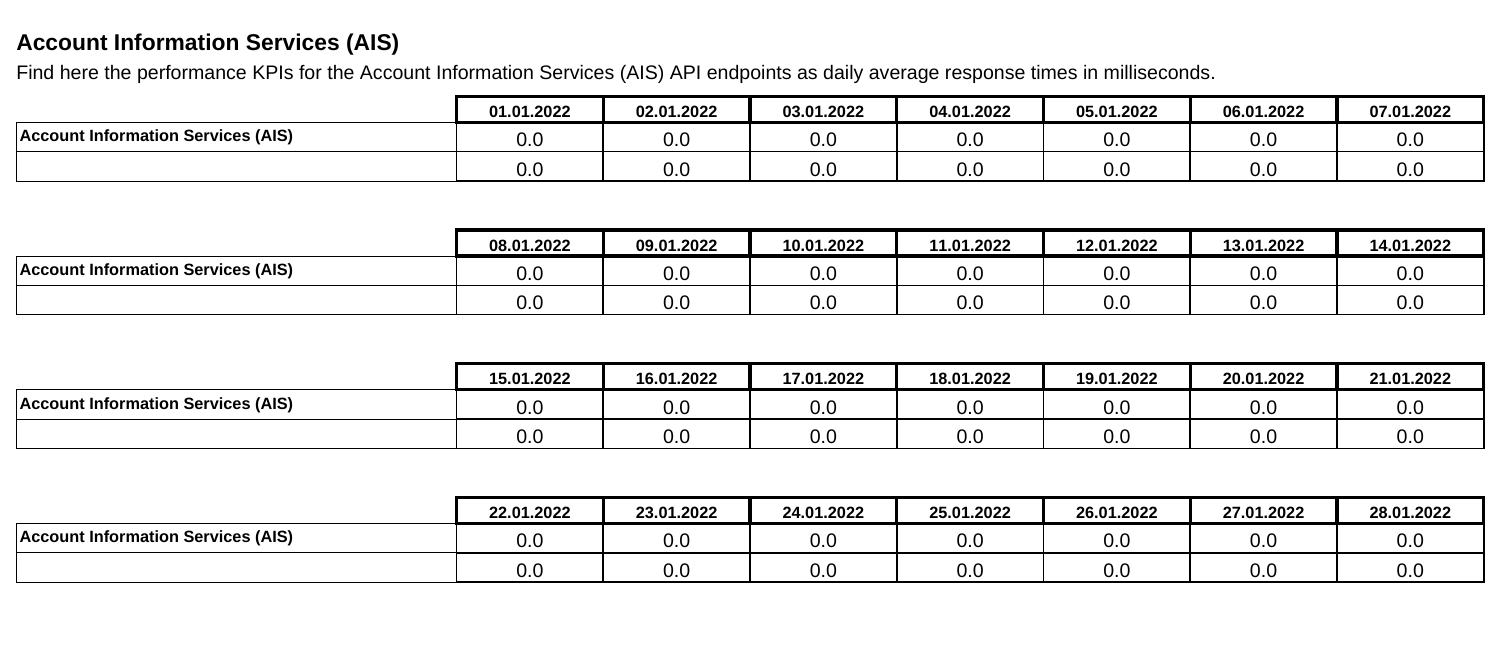|                                             | 29.01.2022           | 30.01.2022 | 31.01.2022 | 01.02.2022 | 02.02.2022      | 03.02.2022 | 04.02.2022 |
|---------------------------------------------|----------------------|------------|------------|------------|-----------------|------------|------------|
| t Information Services (AIS)<br>⊺Account Ir | u.l                  | v.v        | 0.0        | v.v        | 0. <sub>C</sub> | v.v        | 0.0        |
|                                             | $\sim$ $\sim$<br>O.C | v.v        | 0.C        | v.v        | 0. <sub>C</sub> | v.v        | 0.0        |

|                                           | 05.02.2022 | 06.02.2022 | 07.02.2022 | 08.02.2022 | 09.02.2022 | 10.02.2022 | 11.02.2022 |
|-------------------------------------------|------------|------------|------------|------------|------------|------------|------------|
| <b>Account Information Services (AIS)</b> | 0.0        | 0.0        | v.u        | v.v        | v.v        | v.J        | v.u        |
|                                           | 0.0        | 0.0        | v.u        | v.v        | v.v        | v.u        | v.u        |

|                                           | 12.02.2022 | 13.02.2022 | 14.02.2022 | 15.02.2022 | 16.02.2022 | 17.02.2022 | 18.02.2022 |
|-------------------------------------------|------------|------------|------------|------------|------------|------------|------------|
| <b>Account Information Services (AIS)</b> | u.u        | v.J        | v.v        | 0.0        | v.J        | 0.0        | U.U        |
|                                           | U.C        | ∪.∪        | v.v        | 0.0        | v.v        | 0.0        | U.U        |

|                                           | 19.02.2022 | 20.02.2022 | 21.02.2022 | 22.02.2022 | 23.02.2022           | 24.02.2022 | 25.02.2022 |
|-------------------------------------------|------------|------------|------------|------------|----------------------|------------|------------|
| <b>Account Information Services (AIS)</b> | v.v        | ∩ ∩<br>v.v | 0.0        | 0.0        | $\sim$ $\sim$<br>v.v | 0.0        | v.u        |
|                                           | v.v        | ∩ ∩<br>v.v | 0.C        | 0.0        | $\sim$ $\sim$<br>v.v | 0.0        | v.u        |

|                                           | 26.02.2022 | 27.02.2022 | 28.02.2022 | 01.03.2022 | 02.03.2022 | 03.03.2022 | 04.03.2022 |
|-------------------------------------------|------------|------------|------------|------------|------------|------------|------------|
| <b>Account Information Services (AIS)</b> | v.v        | 0.C        | 0.C        | v.v        | 0.0        | 0.0        | v.v        |
|                                           | v.u        | 0.0        | 0.C        | v.v        | 0.0        | 0.0        | v.v        |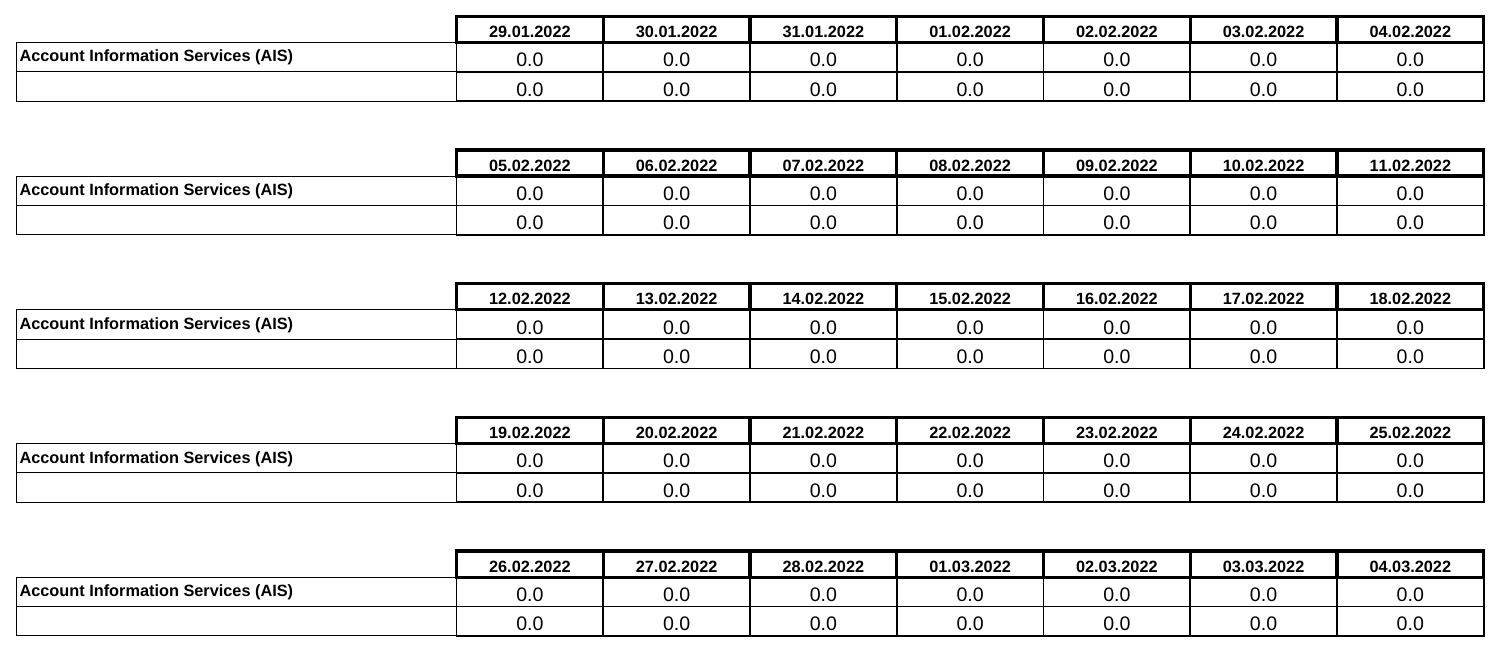|                                           | 05.03.2022 | 06.03.2022 | 07.03.2022 | 08.03.2022 | 09.03.2022 | 10.03.2022           | 11.03.2022 |
|-------------------------------------------|------------|------------|------------|------------|------------|----------------------|------------|
| <b>Account Information Services (AIS)</b> | 0.0        | v.v        | 0.C        | v.v        | 0.0        | $\cap$ $\cap$<br>v.v | 0.0        |
|                                           | 0.0        | v.v        | 0.0        | v.v        | 0.0        | ∩ ∩<br>v.v           | 0.0        |

|                                           | 12.03.2022 | 13.03.2022 | 14.03.2022 | 15.03.2022 | 16.03.2022 | 17.03.2022      | 18.03.2022 |
|-------------------------------------------|------------|------------|------------|------------|------------|-----------------|------------|
| <b>Account Information Services (AIS)</b> | u.u        | 0.0        | 0.0        | v.v        | 0.0        | 0. <sub>C</sub> | v.u        |
|                                           | v.u        | 0.0        | 0.0        | v.v        | 0.0        | 0. <sub>C</sub> | v.u        |

|                                           | 19.03.2022 | 20.03.2022           | 21.03.2022      | 22.03.2022 | 23.03.2022 | 24.03.2022 | 25.03.2022 |
|-------------------------------------------|------------|----------------------|-----------------|------------|------------|------------|------------|
| <b>Account Information Services (AIS)</b> | v.u        | $\sim$ $\sim$<br>v.v | 0.0             | v.v        | 0.0        | 0.0        | 0.0        |
|                                           | v.u        | $\sim$ $\sim$<br>v.v | 0. <sub>C</sub> | v.v        | 0.0        | v.u        | v.u        |

|                                           | 26.03.2022 | 27.03.2022 | 28.03.2022 | 29.03.2022    | 30.03.2022 | 31.03.2022 |
|-------------------------------------------|------------|------------|------------|---------------|------------|------------|
| <b>Account Information Services (AIS)</b> | 0.C        | v.v        | 0.C        | $\sim$<br>v.v | ◡.◡        | 0.0        |
|                                           | 0.0        | v.u        | 0.C        | v.v           | v.v        | 0.0        |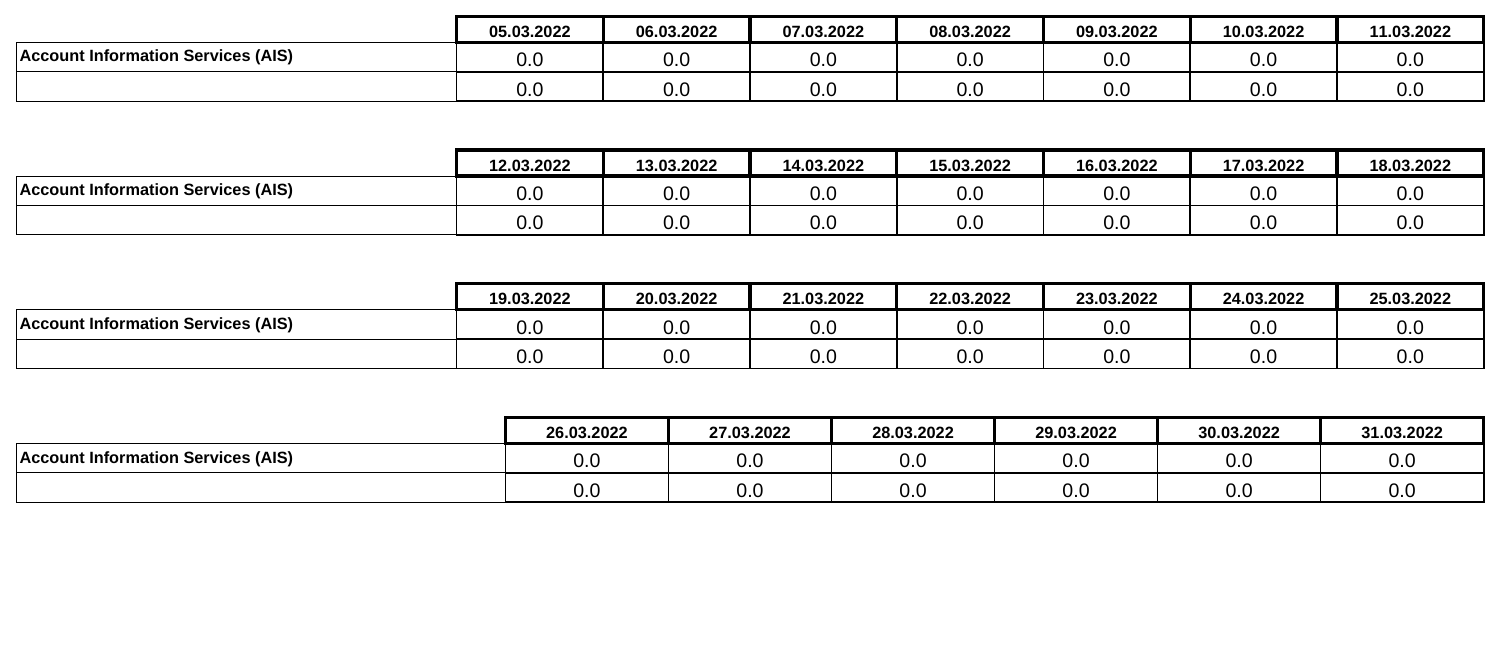## **Funds Confirmation Services (FCS)**

Find here the performance KPIs for the Funds Confirmation Services (FCS) API endpoints as daily average response times in milliseconds.

|                                          | 01.01.2022 | 02.01.2022 | 03.01.2022 | 04.01.2022 | 05.01.2022           | 06.01.2022 | 07.01.2022 |
|------------------------------------------|------------|------------|------------|------------|----------------------|------------|------------|
| <b>Funds Confirmation Services (FCS)</b> | o.c        | ົ<br>v.v   | v.v        | v.v        | $\sim$ $\sim$<br>v.u | 0.0        | v.v        |
|                                          | v.u        | v.v        | v.v        | v.u        | v.u                  | 0.0        | v.v        |

|                                          | 08.01.2022 | 09.01.2022 | 10.01.2022 | 11.01.2022 | 12.01.2022 | 13.01.2022      | 14.01.2022 |
|------------------------------------------|------------|------------|------------|------------|------------|-----------------|------------|
| <b>Funds Confirmation Services (FCS)</b> | v.u        | v.v        | 0.0        | v.J        | v.v        | 0. <sub>C</sub> | v.u        |
|                                          | v.u        | v.v        | 0.0        | v.J        | ∪.∪        | 0. <sub>C</sub> | v.u        |

|                                          | 15.01.2022 | 16.01.2022 | 17.01.2022 | 18.01.2022 | 19.01.2022 | 20.01.2022      | 21.01.2022 |
|------------------------------------------|------------|------------|------------|------------|------------|-----------------|------------|
| <b>Funds Confirmation Services (FCS)</b> | 0.0        | 0.C        | 0.C        | v.v        | v.v        | 0. <sub>C</sub> | v.l        |
|                                          | 0.0        | 0.C        | 0.0        | v.v        | v.v        | 0. <sub>C</sub> | v.u        |

|                                          | 22.01.2022 | 23.01.2022 | 24.01.2022 | 25.01.2022 | 26.01.2022 | 27.01.2022 | 28.01.2022 |
|------------------------------------------|------------|------------|------------|------------|------------|------------|------------|
| <b>Funds Confirmation Services (FCS)</b> | O.O        | v.v        | 0.0        | 0.0        | v.v        | 0.0        | 0.0        |
|                                          | 0.0        | v.v        | 0.0        | 0.0        | v.v        | 0.0        | 0.0        |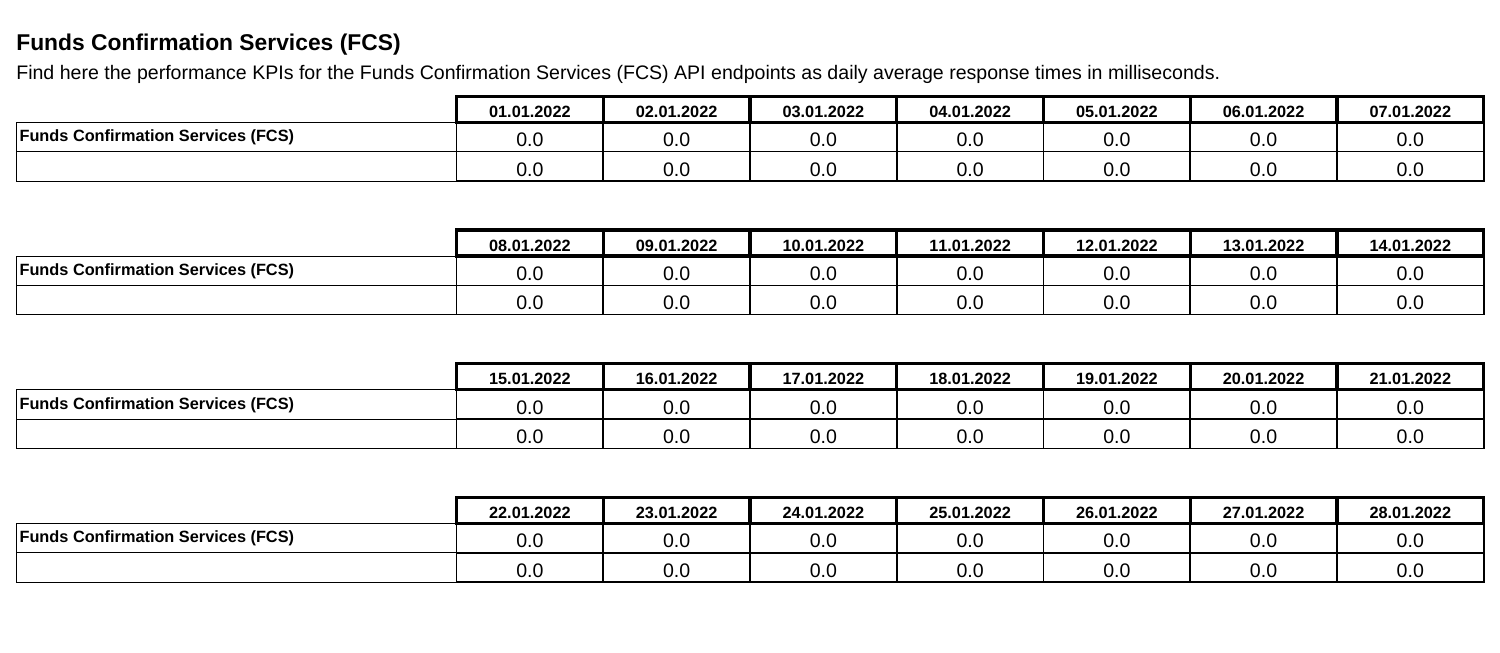|                                          | 29.01.2022 | 30.01.2022 | 31.01.2022 | 01.02.2022      | 02.02.2022 | 03.02.2022 | 04.02.2022 |
|------------------------------------------|------------|------------|------------|-----------------|------------|------------|------------|
| <b>Funds Confirmation Services (FCS)</b> | 0.0        | v.v        | 0.C        | <u>ົ</u><br>v.v | 0.0        | 0.0        | 0.0        |
|                                          | 0.0        | v.v        | 0.0        | <u>ົ</u><br>v.v | 0.0        | 0.0        | 0.0        |

|                                          | 05.02.2022 | 06.02.2022 | 07.02.2022 | 08.02.2022 | 09.02.2022    | 10.02.2022           | 11.02.2022 |
|------------------------------------------|------------|------------|------------|------------|---------------|----------------------|------------|
| <b>Funds Confirmation Services (FCS)</b> | 0.0        | 0.0        | 0.C        | v.v        | $\sim$<br>v.v | v.u                  | v.u        |
|                                          | 0.0        | 0.C        | 0.C        | v.v        | v.v           | $\cap$ $\cap$<br>v.u | v.u        |

|                                          | 12.02.2022 | 13.02.2022           | 14.02.2022 | 15.02.2022 | 16.02.2022 | 17.02.2022 | 18.02.2022 |
|------------------------------------------|------------|----------------------|------------|------------|------------|------------|------------|
| <b>Funds Confirmation Services (FCS)</b> | 0.0        | $\sim$ $\sim$<br>v.v | 0.0        | ∩ ∩<br>v.v | 0.0        | 0.0        | v.v        |
|                                          | 0.0        | v.v                  | 0.0        | v.v        | 0.0        | 0.0        | v.v        |

|                                          | 19.02.2022 | 20.02.2022 | 21.02.2022 | 22.02.2022 | 23.02.2022           | 24.02.2022 | 25.02.2022 |
|------------------------------------------|------------|------------|------------|------------|----------------------|------------|------------|
| <b>Funds Confirmation Services (FCS)</b> | v.v        | ∩ ∩<br>v.v | 0.0        | 0.0        | ∩ ∩<br>v.v           | 0.0        | v.u        |
|                                          | v.v        | ∩ ∩<br>v.v | v.u        | 0.0        | $\cap$ $\cap$<br>v.v | 0.0        | v.u        |

|                                          | 26.02.2022 | 27.02.2022 | 28.02.2022 | 01.03.2022 | 02.03.2022 | 03.03.2022 | 04.03.2022 |
|------------------------------------------|------------|------------|------------|------------|------------|------------|------------|
| <b>Funds Confirmation Services (FCS)</b> | v.v        | 0.C        | v.u        | v.v        | 0.0        | 0.0        | v.v        |
|                                          | v.v        | 0.0        | v.u        | v.v        | 0.0        | 0.0        | v.v        |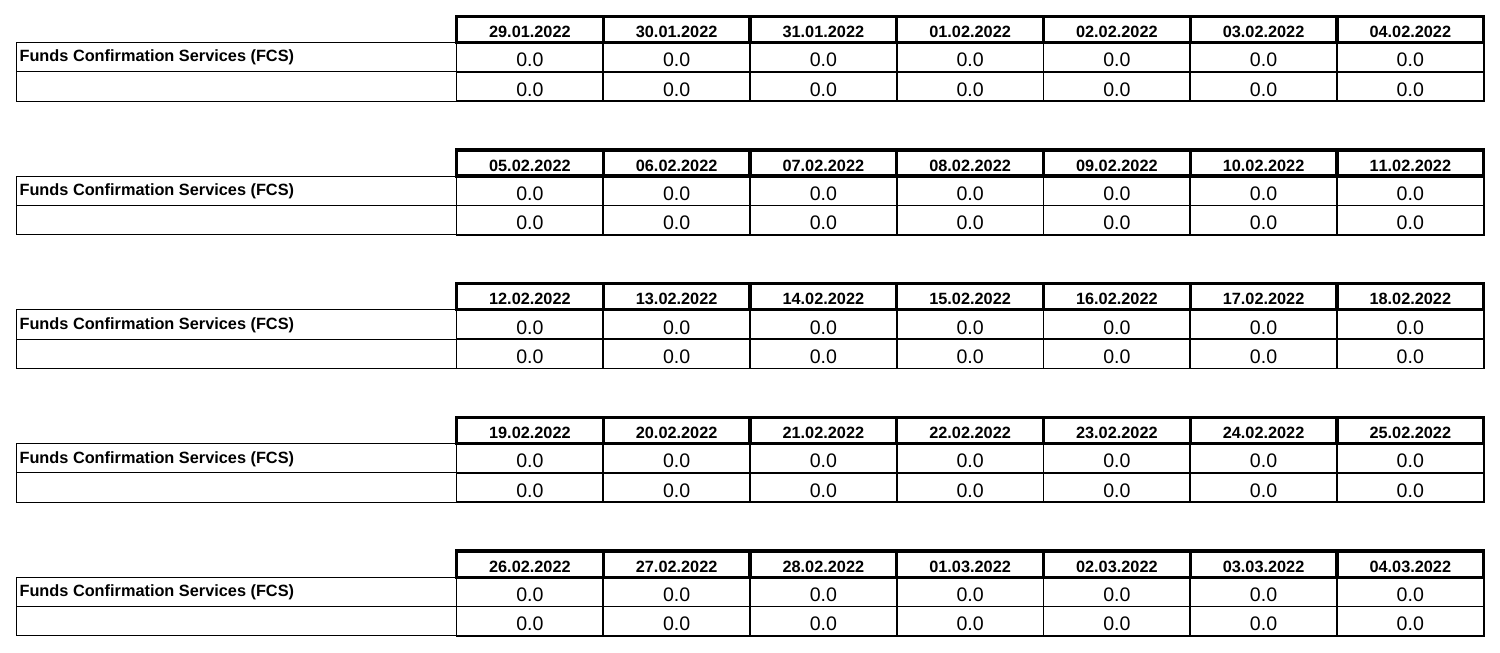|                                          | 05.03.2022 | 06.03.2022 | 07.03.2022 | 08.03.2022      | 09.03.2022 | 10.03.2022 | 11.03.2022 |
|------------------------------------------|------------|------------|------------|-----------------|------------|------------|------------|
| <b>Funds Confirmation Services (FCS)</b> | 0.0        | v.v        | 0.C        | <u>ົ</u><br>v.v | 0.0        | 0.0        | 0.0        |
|                                          | 0.0        | v.v        | 0.0        | <u>ົ</u><br>v.v | 0.0        | 0.0        | 0.0        |

|                                          | 12.03.2022 | 13.03.2022 | 14.03.2022 | 15.03.2022 | 16.03.2022 | 17.03.2022      | 18.03.2022 |
|------------------------------------------|------------|------------|------------|------------|------------|-----------------|------------|
| <b>Funds Confirmation Services (FCS)</b> | 0.0        | v.J        | ∪.∪        | v.v        | 0.0        | 0.0             | v.u        |
|                                          | V.U        | v.u        | v.v        | v.v        | 0.0        | 0. <sub>C</sub> | v.u        |

|                                          | 19.03.2022 | 20.03.2022           | 21.03.2022 | 22.03.2022 | 23.03.2022 | 24.03.2022 | 25.03.2022 |
|------------------------------------------|------------|----------------------|------------|------------|------------|------------|------------|
| <b>Funds Confirmation Services (FCS)</b> | 0.C        | $\sim$ $\sim$<br>v.v | 0.C        | 0.0        | v.v        | 0.0        | v.u        |
|                                          | 0.0        | ^ ^<br>v.v           | 0.C        | 0.0        | v.v        | 0.0        | v.u        |

|                                                      | 26.03.2022 | 27.03.2022      | 28.03.2022 | 29.03.2022 | 30.03.2022 | 31.03.2022 |
|------------------------------------------------------|------------|-----------------|------------|------------|------------|------------|
| <b>S Confirmation Services (FCS)</b><br><b>Funds</b> | 0.0        | 0. <sub>C</sub> | ∪.∪        | v.u        | 0.0        | v.v        |
|                                                      | 0.0        | 0.0             | v.v        | v.v        | 0.0        | v.v        |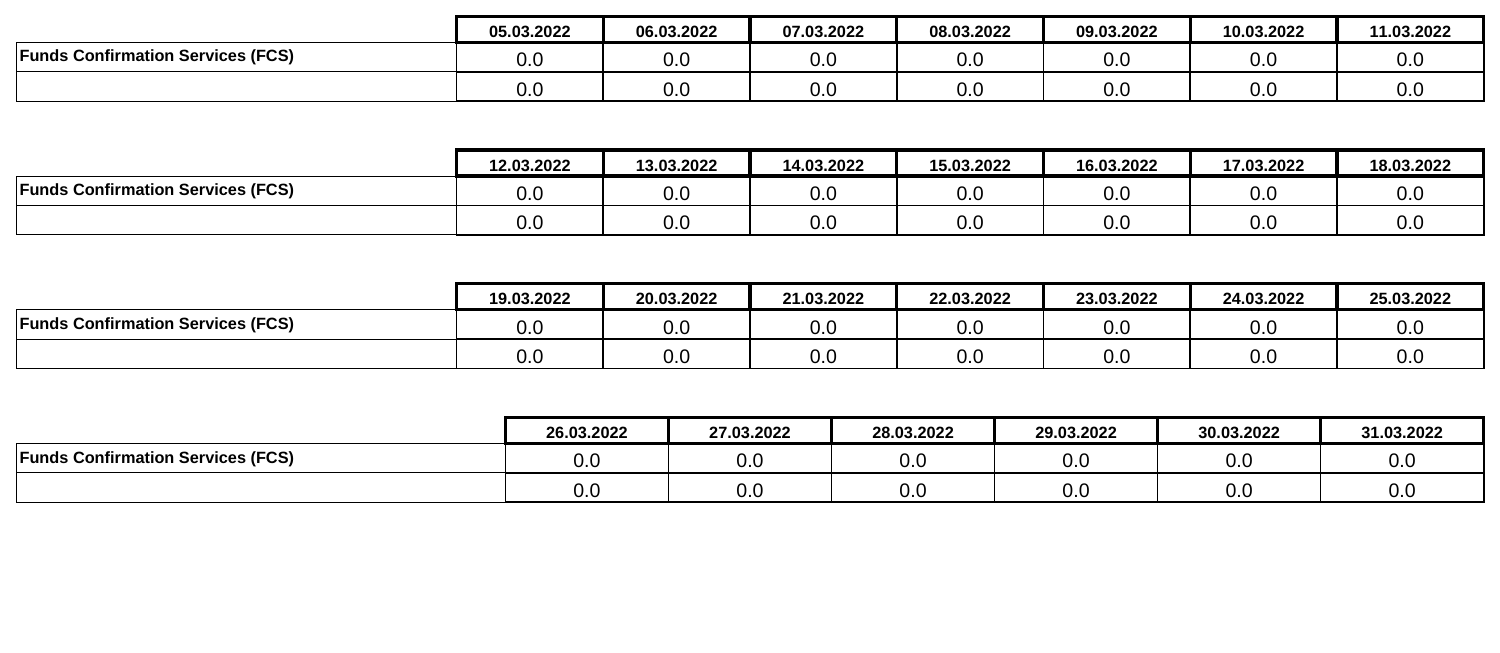# **Payment Initiation Services (PIS)**

Find here the performance KPIs for the Payment Initiation Services (PIS) API endpoints as daily average response times in milliseconds.

|                                          | 01.01.2022 | 02.01.2022           | 03.01.2022 | 04.01.2022 | 05.01.2022             | 06.01.2022 | 07.01.2022 |
|------------------------------------------|------------|----------------------|------------|------------|------------------------|------------|------------|
| <b>Payment Initiation Services (PIS)</b> | o.c        | $\sim$ $\sim$<br>v.v | 0.0        | 0.0        | 0.0                    | v.u        | 0.0        |
|                                          | U.C        | ົ<br>v.v             | 0.0        | 0.0        | $\overline{10}$<br>v.v | v.u        | 0.0        |

|                                          | 08.01.2022 | 09.01.2022 | 10.01.2022 | 11.01.2022      | 12.01.2022 | 13.01.2022 | 14.01.2022 |
|------------------------------------------|------------|------------|------------|-----------------|------------|------------|------------|
| <b>Payment Initiation Services (PIS)</b> | u.u        | 0.0        | v.v        | 0. <sub>C</sub> | v.v        | 0.0        | v.u        |
|                                          | v.u        | 0.0        | v.u        | 0.0             | v.v        | 0.0        | v.u        |

|                                          | 15.01.2022 | 16.01.2022 | 17.01.2022 | 18.01.2022 | 19.01.2022 | 20.01.2022 | 21.01.2022 |
|------------------------------------------|------------|------------|------------|------------|------------|------------|------------|
| <b>Payment Initiation Services (PIS)</b> | v.v        | 0.0        | 0.0        | 0.0        | v.v        | 0.0        | v.u        |
|                                          | v.v        | 0.0        | 0.0        | 0.0        | v.v        | 0.0        | v.u        |

|                                          | 22.01.2022 | 23.01.2022 | 24.01.2022 | 25.01.2022 | 26.01.2022 | 27.01.2022 | 28.01.2022 |
|------------------------------------------|------------|------------|------------|------------|------------|------------|------------|
| <b>Payment Initiation Services (PIS)</b> | 0.0        | v.u        | v.v        | 0.0        | 0.0        | 0.0        | 0.0        |
|                                          | 0.0        | 0.0        | v.v        | 0.0        | 0.0        | 0.0        | 0.0        |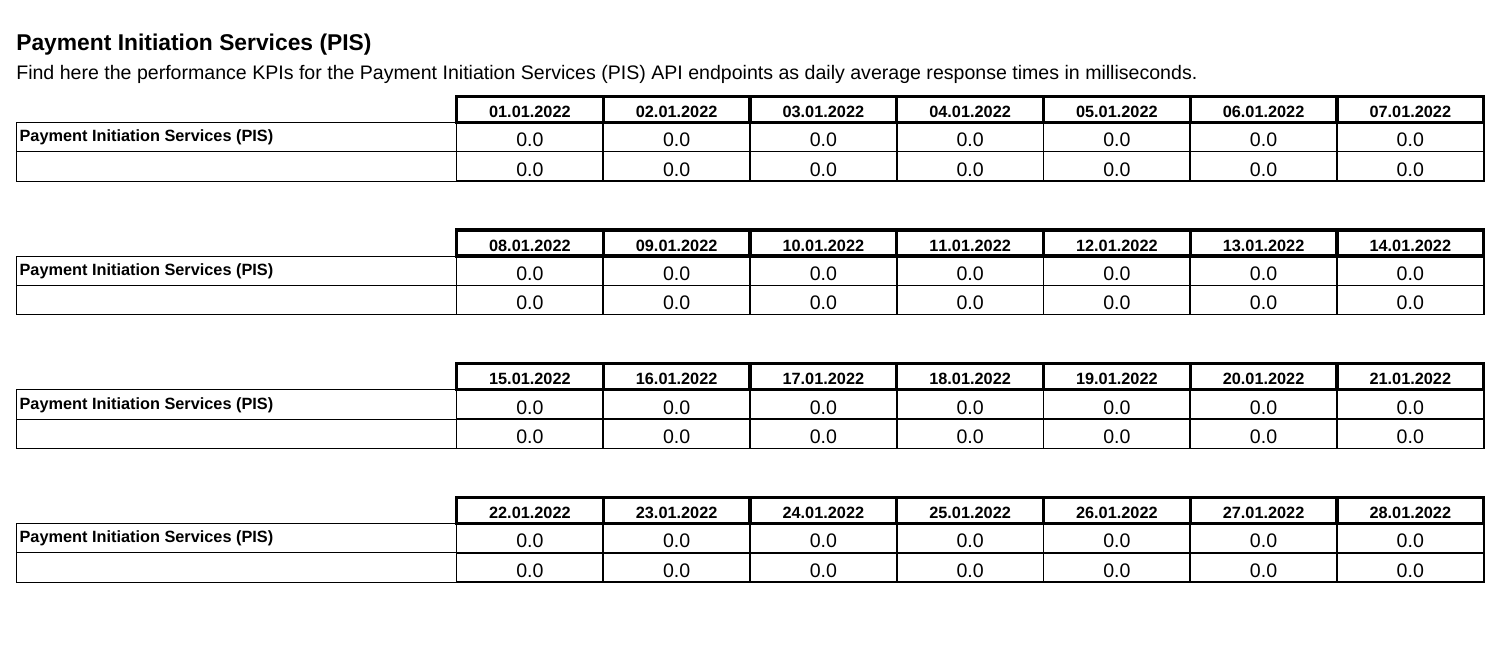|                                          | 29.01.2022           | 30.01.2022 | 31.01.2022 | 01.02.2022 | 02.02.2022      | 03.02.2022 | 04.02.2022      |
|------------------------------------------|----------------------|------------|------------|------------|-----------------|------------|-----------------|
| <b>Payment Initiation Services (PIS)</b> | v.l                  | v.v        | 0.0        | v.v        | 0. <sub>C</sub> | v.v        | $\Omega$<br>v.u |
|                                          | $\sim$ $\sim$<br>u.u | v.v        | 0.C        | v.v        | 0. <sub>C</sub> | v.v        | 0.0             |

|                                          | 05.02.2022 | 06.02.2022 | 07.02.2022 | 08.02.2022 | 09.02.2022 | 10.02.2022 | 11.02.2022 |
|------------------------------------------|------------|------------|------------|------------|------------|------------|------------|
| <b>Payment Initiation Services (PIS)</b> | v.v        | 0.0        | 0.0        | v.v        | 0.0        | v.u        | v.u        |
|                                          | v.v        | 0.0        | 0.0        | v.v        | 0.0        | v.u        | v.v        |

|                                          | 12.02.2022 | 13.02.2022 | 14.02.2022    | 15.02.2022 | 16.02.2022 | 17.02.2022 | 18.02.2022 |
|------------------------------------------|------------|------------|---------------|------------|------------|------------|------------|
| <b>Payment Initiation Services (PIS)</b> | u.u        | v.u        | $\sim$<br>v.v | 0.0        | v.v        | 0.0        | 0.0        |
|                                          | U.C        | v.u        | v.v           | 0.0        | v.v        | 0.0        | 0.0        |

|                                          | 19.02.2022 | 20.02.2022 | 21.02.2022 | 22.02.2022 | 23.02.2022 | 24.02.2022 | 25.02.2022 |
|------------------------------------------|------------|------------|------------|------------|------------|------------|------------|
| <b>Payment Initiation Services (PIS)</b> | v.u        | v.v        | v.v        | 0.0        | 0.0        | 0.0        | v.u        |
|                                          | v.v        | v.v        | v.v        | 0.0        | 0.0        | 0.0        | v.u        |

|                                         | 26.02.2022 | 27.02.2022 | 28.02.2022 | 01.03.2022 | 02.03.2022 | 03.03.2022 | 04.03.2022 |
|-----------------------------------------|------------|------------|------------|------------|------------|------------|------------|
| t Initiation Services (PIS)<br>Payment. | v.v        | 0.0        | 0.C        | v.v        | 0.0        | 0.0        | v.v        |
|                                         | v.u        | 0.0        | 0.C        | v.v        | 0.0        | 0.0        | v.u        |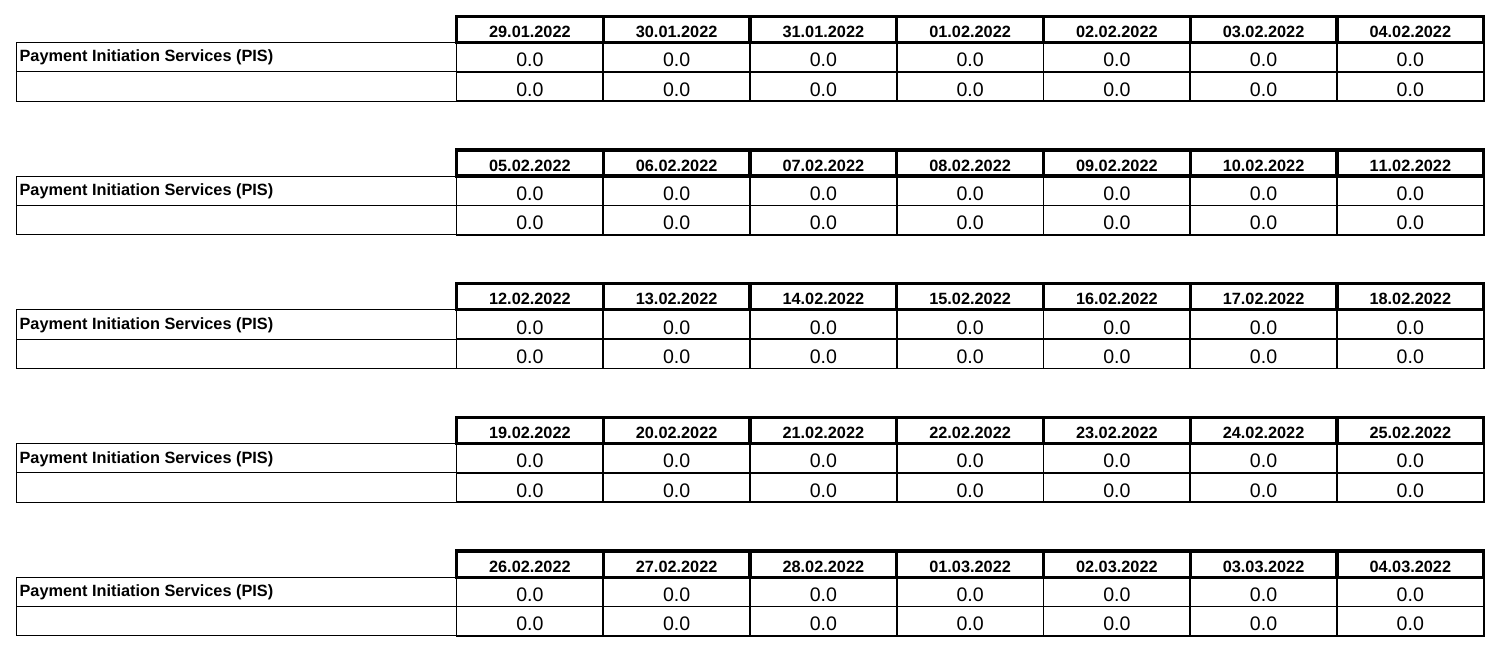|                                          | 05.03.2022 | 06.03.2022 | 07.03.2022 | 08.03.2022 | 09.03.2022 | 10.03.2022 | 11.03.2022 |
|------------------------------------------|------------|------------|------------|------------|------------|------------|------------|
| <b>Payment Initiation Services (PIS)</b> | u.u        | v.v        | v.u        | 0.C        | 0.0        | 0.0        | v.v        |
|                                          | ~<br>U.U   | v.v        | o.c        | 0.0        | 0.0        | 0.0        | v.v        |

|                                          | 12.03.2022 | 13.03.2022 | 14.03.2022 | 15.03.2022      | 16.03.2022 | 17.03.2022      | 18.03.2022 |
|------------------------------------------|------------|------------|------------|-----------------|------------|-----------------|------------|
| <b>Payment Initiation Services (PIS)</b> | 0.0        | v.J        | ∪.∪        | <u>ົ</u><br>v.v | 0.0        | 0.0             | v.u        |
|                                          | V.U        | v.u        | v.v        | v.v             | 0.0        | 0. <sub>C</sub> | v.u        |

|                                          | 19.03.2022 | 20.03.2022 | 21.03.2022 | 22.03.2022 | 23.03.2022 | 24.03.2022 | 25.03.2022 |
|------------------------------------------|------------|------------|------------|------------|------------|------------|------------|
| <b>Payment Initiation Services (PIS)</b> | u.u        | v.u        | v.v        | 0.0        | v.v        | 0.0        | 0.0        |
|                                          | U.C        | v.u        | v.v        | 0.0        | v.v        | 0.0        | 0.0        |

|                                          | 26.03.2022 | 27.03.2022 | 28.03.2022 | 29.03.2022 | 30.03.2022 | 31.03.2022 |
|------------------------------------------|------------|------------|------------|------------|------------|------------|
| <b>Payment Initiation Services (PIS)</b> | v.u        | v.v        | v.v        | 0.0        | 0.0        | v.v        |
|                                          | v.u        | v.v        | v.v        | 0.0        | 0.0        | v.v        |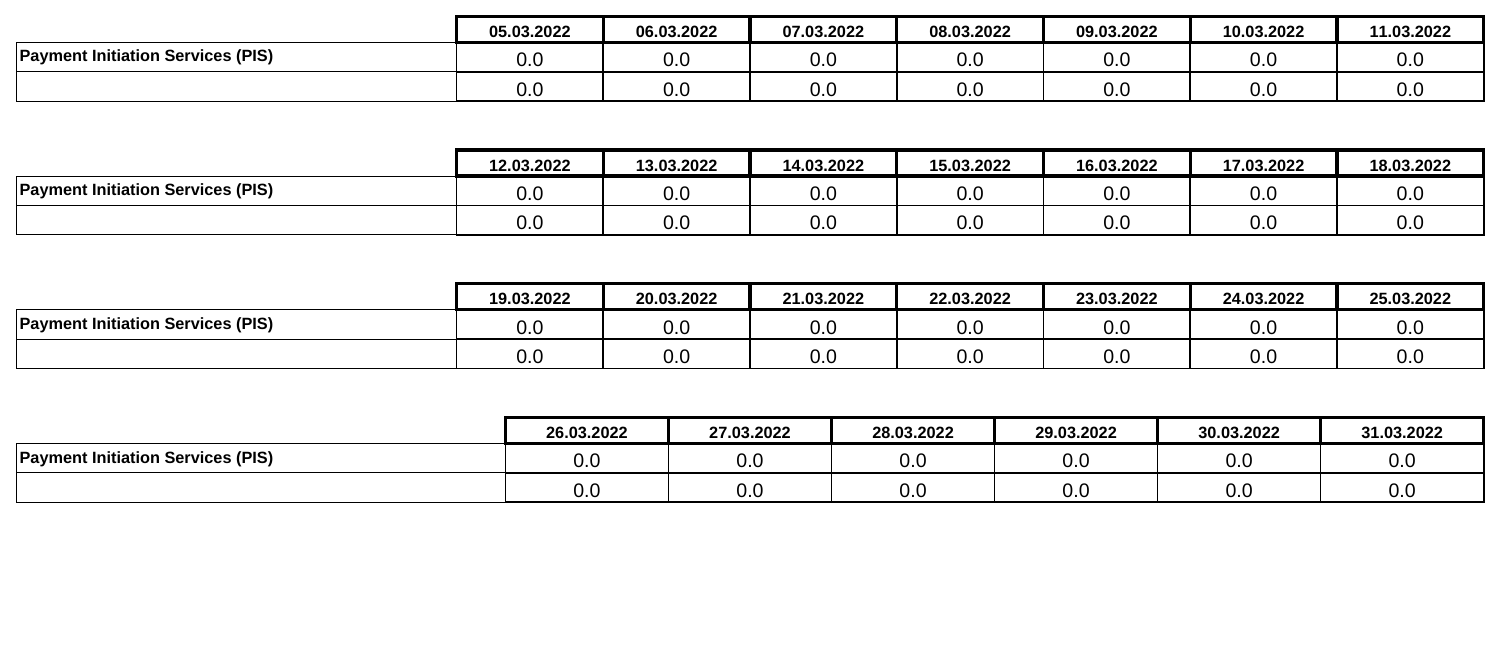## **Signing Baskets**

Find here the performance KPIs for the Signing Baskets API endpoints as daily average response times in milliseconds.

|                 | 01.01.2022 | 02.01.2022 | 03.01.2022 | 04.01.2022 | 05.01.2022 | 06.01.2022 | 07.01.2022 |
|-----------------|------------|------------|------------|------------|------------|------------|------------|
| Signing Baskets | 0.C        | v.v        | 0.0        | 0.0        | v.u        | u.c        | v.v        |
|                 | 0.0        | ົ<br>v.v   | 0.0        | 0.0        | v.u        | o.u        | v.v        |

|                        | 08.01.2022 | 09.01.2022 | 10.01.2022 | 11.01.2022 | 12.01.2022 | 13.01.2022 | 14.01.2022 |
|------------------------|------------|------------|------------|------------|------------|------------|------------|
| <b>Signing Baskets</b> | v.v        | v.v        | 0.0        | v.v        | v.v        | n r<br>v.v | v.u        |
|                        | v.v        | 0.0        | 0.0        | v.v        | v.v        | ∩ ∩<br>v.v | v.u        |

|                 | 15.01.2022 | 16.01.2022 | 17.01.2022 | 18.01.2022 | 19.01.2022 | 20.01.2022 | 21.01.2022 |
|-----------------|------------|------------|------------|------------|------------|------------|------------|
| Signing Baskets | v.v        | 0.C        | v.u        | v.v        | 0.0        | 0.0        | v.v        |
|                 | v.v        | 0.C        | 0.0        | v.v        | 0.0        | 0.0        | v.v        |

|                 | 22.01.2022 | 23.01.2022 | 24.01.2022 | 25.01.2022      | 26.01.2022 | 27.01.2022 | 28.01.2022 |
|-----------------|------------|------------|------------|-----------------|------------|------------|------------|
| Signing Baskets | 0.0        | v.u        | v.v        | 0.C             | 0.0        | 0.0        | 0.0        |
|                 | 0.0        | v.u        | v.v        | 0. <sub>C</sub> | 0.0        | 0.0        | 0.0        |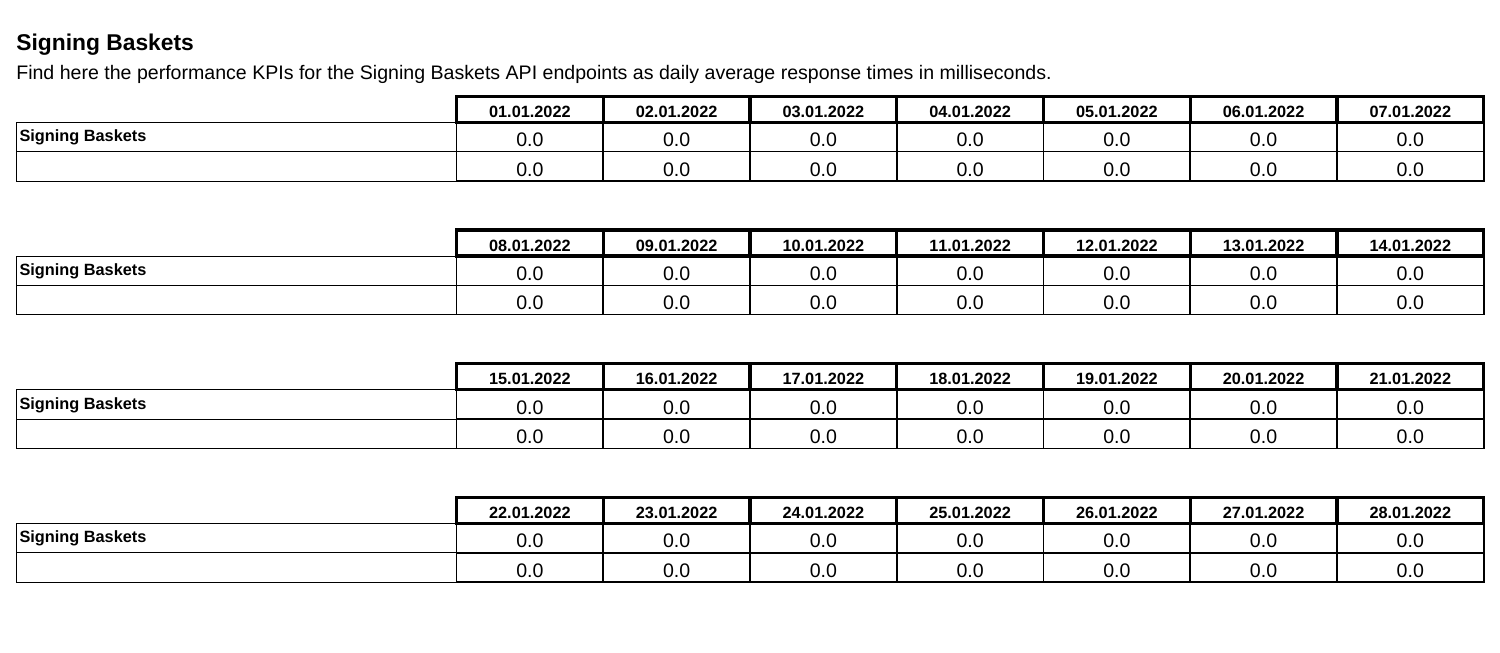|                        | 29.01.2022 | 30.01.2022      | 31.01.2022 | 01.02.2022 | 02.02.2022           | 03.02.2022      | 04.02.2022 |
|------------------------|------------|-----------------|------------|------------|----------------------|-----------------|------------|
| <b>Signing Baskets</b> | v.v        | 0.เ             | v.v        | 0.0        | $\sim$ $\sim$<br>v.v | 0. <sub>C</sub> | v.v        |
|                        | v.v        | 0. <sub>C</sub> | v.v        | 0.0        | $\sim$ $\sim$<br>v.v | 0. <sub>C</sub> | v.v        |

|                        | 05.02.2022 | 06.02.2022 | 07.02.2022 | 08.02.2022      | 09.02.2022 | 10.02.2022      | 11.02.2022 |
|------------------------|------------|------------|------------|-----------------|------------|-----------------|------------|
| <b>Signing Baskets</b> | 0.0        | v.u        | v.v        | ົ<br>v.v        | v.u        | 0. <sub>C</sub> | v.u        |
|                        | 0.0        | v.u        | v.v        | <u>ົ</u><br>v.v | 0.0        | 0. <sub>C</sub> | v.u        |

|                        | 12.02.2022 | 13.02.2022 | 14.02.2022 | 15.02.2022      | 16.02.2022 | 17.02.2022 | 18.02.2022        |
|------------------------|------------|------------|------------|-----------------|------------|------------|-------------------|
| <b>Signing Baskets</b> | v.u        | v.u        | v.v        | 0. <sub>C</sub> | 0.0        | n r<br>v.v | $\Omega$ .<br>v.v |
|                        | v.u        | v.u        | v.v        | 0. <sub>C</sub> | 0.0        | v.v        | $\Omega$<br>v.v   |

|                        | 19.02.2022 | 20.02.2022           | 21.02.2022 | 22.02.2022 | 23.02.2022           | 24.02.2022 | 25.02.2022 |
|------------------------|------------|----------------------|------------|------------|----------------------|------------|------------|
| <b>Signing Baskets</b> | v.v        | ∩ ∩<br>v.v           | 0.0        | 0.0        | $\sim$ $\sim$<br>v.v | 0.0        | v.u        |
|                        | v.v        | $\sim$ $\sim$<br>v.v | 0.C        | 0.0        | v.v                  | 0.0        | v.u        |

|                        | 26.02.2022 | 27.02.2022      | 28.02.2022 | 01.03.2022      | 02.03.2022      | 03.03.2022 | 04.03.2022 |
|------------------------|------------|-----------------|------------|-----------------|-----------------|------------|------------|
| <b>Signing Baskets</b> | 0.0        | 0. <sub>C</sub> | v.v        | <u>_</u><br>v.v | 0.0             | 0.0        | v.u        |
|                        | 0.0        | 0.0             | v.v        | v.v             | 0. <sub>C</sub> | 0.0        | v.v        |